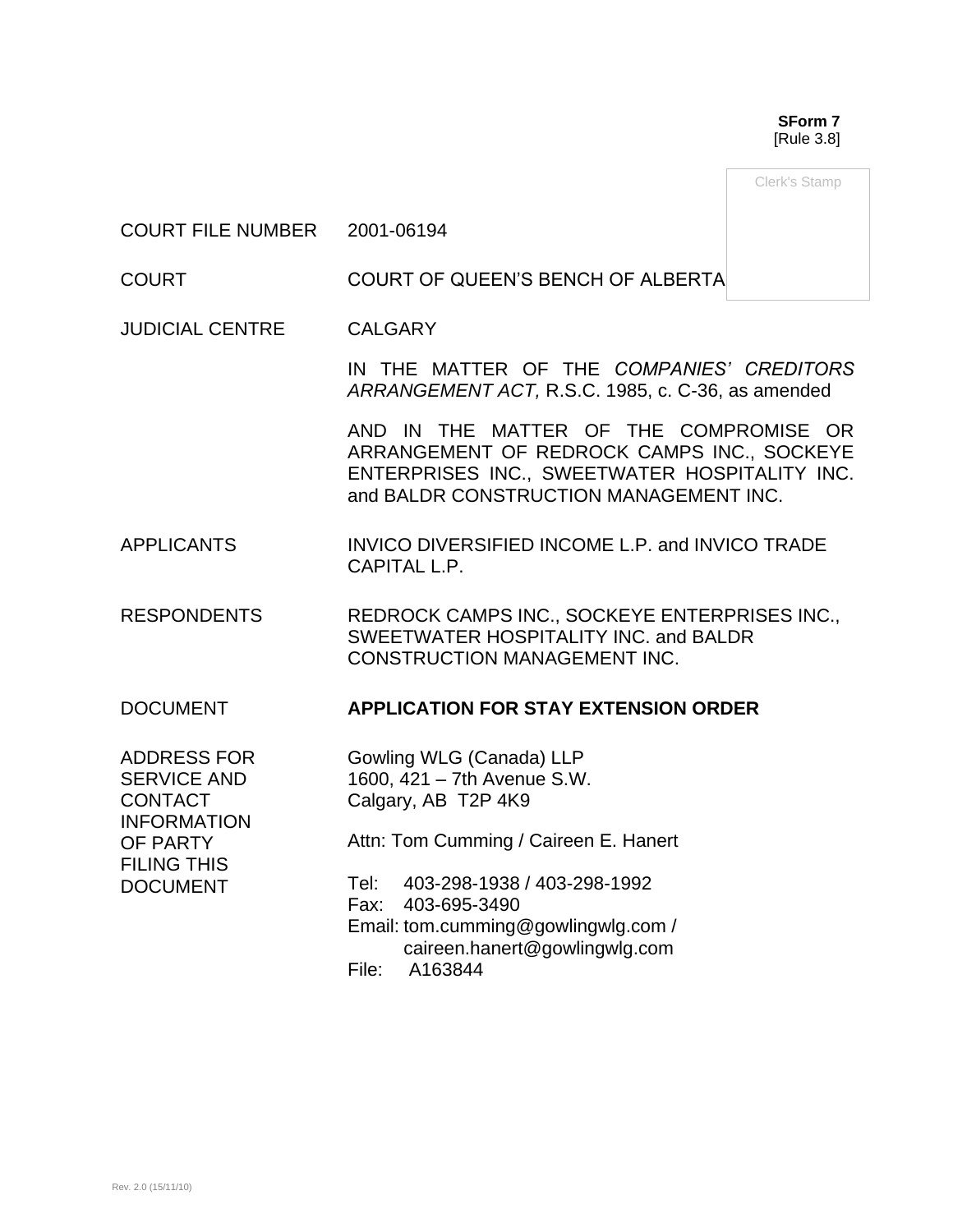## **NOTICE TO THE RESPONDENTS**

This application is made against you. You are a respondent.

You have the right to state your side of this matter before the Court.

To do so, you must be in Court when the application is heard as shown below:

| Date:   | July 14, 2020                           |
|---------|-----------------------------------------|
| Time:   | $2:00$ pm                               |
| Where:  | To be heard by Webex. See Appendix "A". |
| Before: | The Honourable Justice B.E.C. Romaine   |

Go to the end of this document to see what you can do and when you must do it.

## **Remedy Sought:**

- 1. The Applicants, Invico Diversified Income L.P. ("**IDILP**") and Invico Trade Capital L.P. (with IDILP, "**Invico**") seek an order pursuant to the *Companies' Creditors Arrangement Act*, RSC 1985, c C-36, as amended, (the "**CCAA**") substantially in the form attached as **Schedule "A"** hereto:
	- (a) abridging the time for delivery and deeming service of this Application to be good and sufficient;
	- (b) extending the Stay Period up to and including September 30, 2020, or such further and other date as determined by the Court;
	- (c) empowering the Monitor to:
		- i. execute any definitive asset sale agreements or investment agreements for and on behalf of the Respondents that are entered into with one or more successful bidders in connection with the sale and investor solicitation process in respect of the Respondents (the "**SISP**", and each such agreement referred to as a "**Definitive Agreement**"); and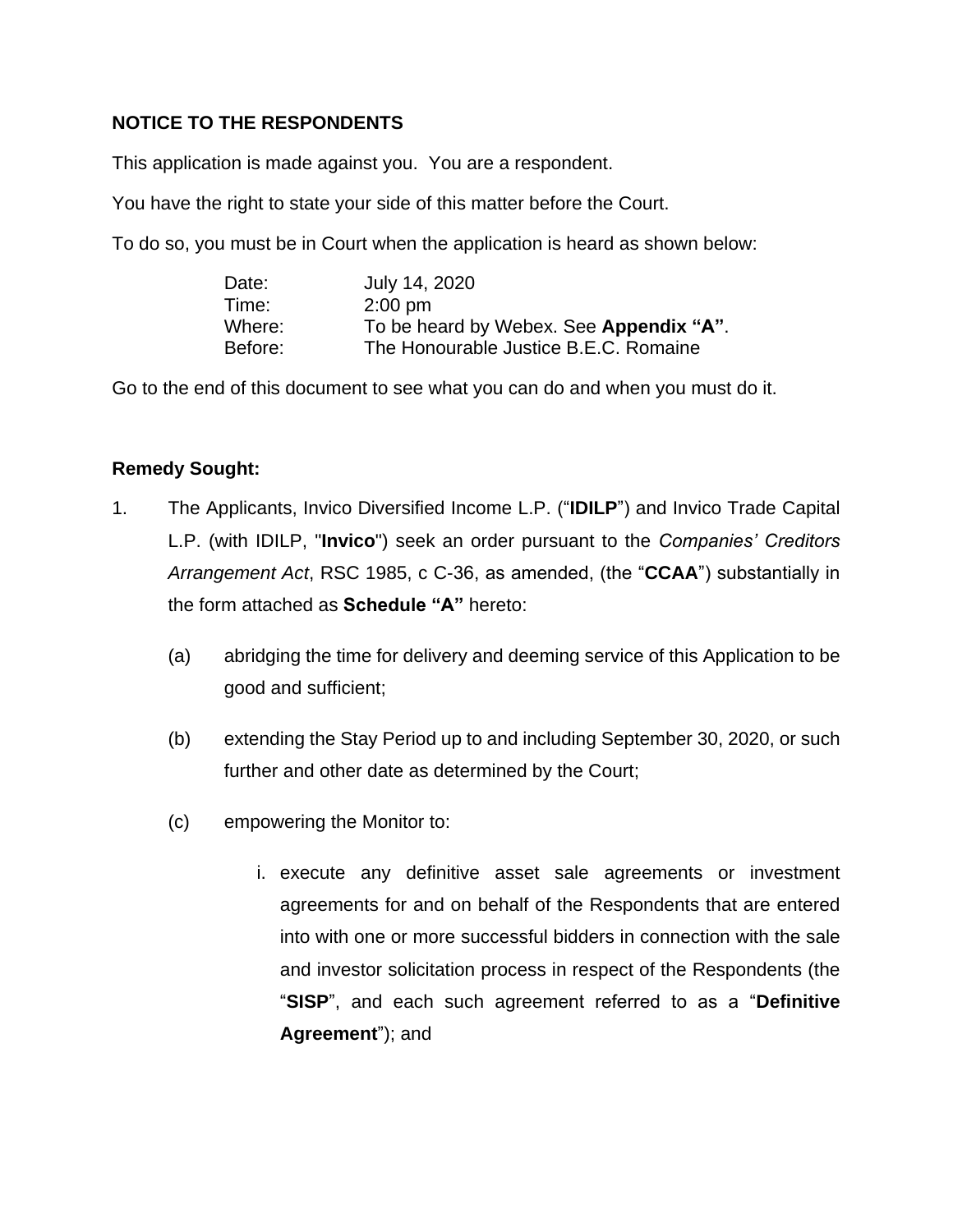- ii. do and perform, or cause to be done and performed, all such further acts and things, and shall execute and deliver all such other agreements, certificates, instruments and documents on behalf of the Respondents, as the other party may reasonably request in order to carry out the intent and accomplish the purposes of a Definitive Agreement and the consummation of the transaction contemplated therein; and
- (d) such further and other relief as the Applicants may request and this Honourable Court may grant.

### **Basis for this Relief:**

- 2. On May 13, 2020, this Court granted the Initial Order, among other things, (a) declaring the Respondents are companies to which the CCAA applies, (b) granting a stay of proceedings up to and including May 25, 2020, and (c) appointing BDO Canada Limited ("**BDO**") as Monitor of the Respondents in these proceedings.
- 3. The same day, the Respondents and IDILP entered into an Interim Financing Agreement to provide the liquidity necessary to finance the Respondents' operations and restructuring during these CCAA proceedings.
- 4. On May 21, 2020, the Respondents and IDILP entered into an amended Interim Financing Agreement.
- 5. On May 25, 2020, this Court granted the Amended and Restated Initial Order, which, among other things, extended the stay of proceedings up to and including July 24, 2020 (the "**Stay Period**").
- 6. The purpose of these CCAA proceedings is to stabilize the Respondents' business and provide time for the Monitor to prepare and conduct a sales and investment solicitation process ("**SISP**"), to identify and assess potential transactions and to review other strategic alternatives that may be able to maximize the value of the Respondents for all stakeholders.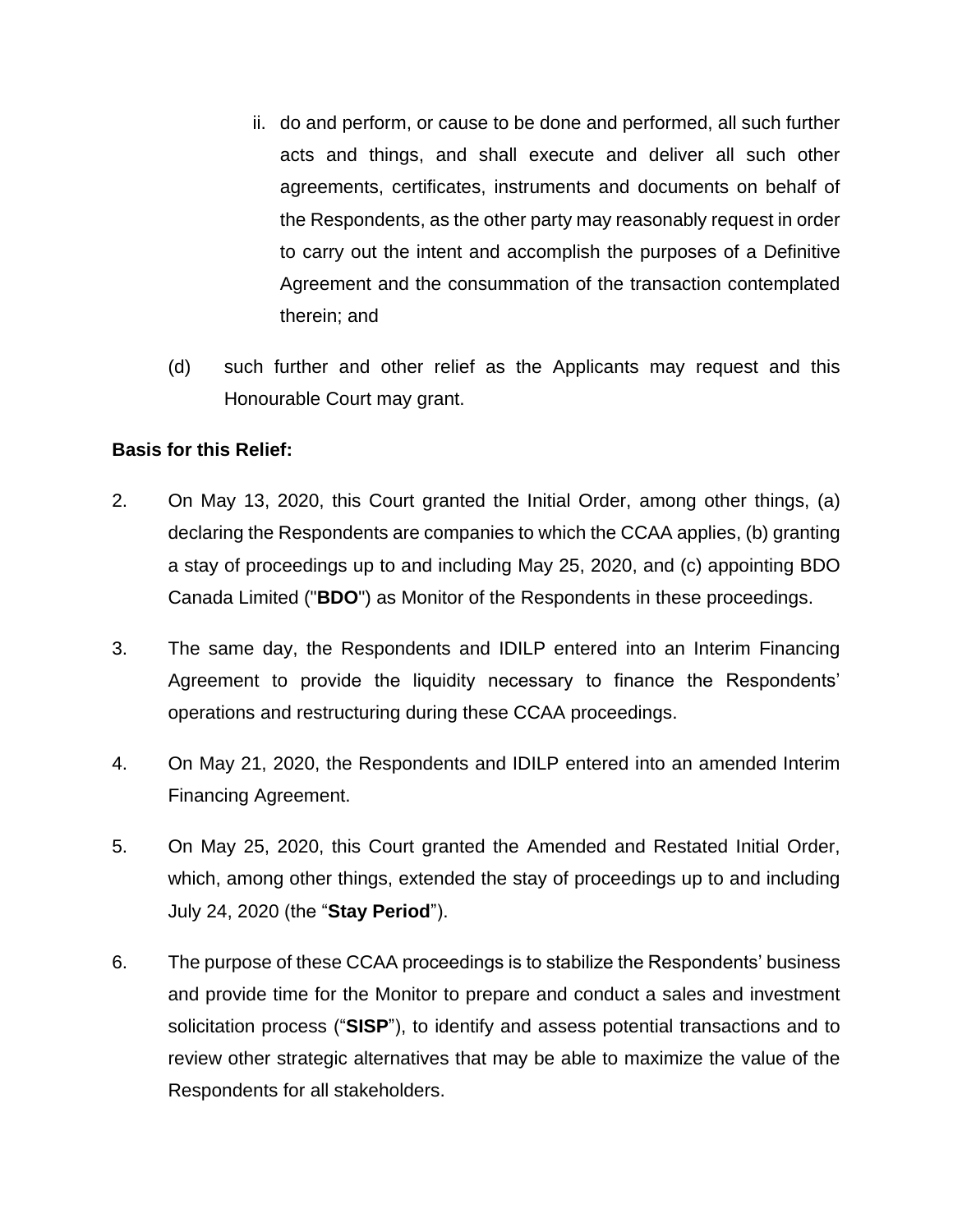- 7. The Monitor is bringing an application to approve the SISP and approve the engagement of a Sale Advisor, as described in the Second Report of the Monitor. The Monitor's application is returnable on the same day as this Application for Stay Extension Order.
- 8. The Applicants have been acting diligently and in good faith in these CCAA proceedings since the granting of the Amended and Restated Initial Order by cooperating with the Monitor in its efforts to stabilize the Respondents' business, including:
	- (a) consulting with the Monitor regarding the preparation of the SISP;
	- (b) reviewing the 13 week cash flows of the Respondents (the "**Cash Flow Statements**"); and
	- (c) advancing funds under the amended Interim Financing Agreement to maintain the operations of the Respondents' active service camps.
- 9. The relief sought in the Stay Extension Order is appropriate and necessary. An extension of the Stay Period up to and including September 30, 2020 is necessary to provide the Monitor and the Sale Agent time to carry out the SISP.
- 10. No creditor will suffer any material prejudice if the Stay Period is extended as requested. The Monitor has reviewed the Cash Flow Statements, which indicate that there are sufficient funds available for the Respondents to continue operating through to October 4, 2020.
- 11. The Applicants plead and rely on the provisions of the CCAA, the equitable jurisdiction of this Court and such further and other grounds as counsel may advise and this Court may permit.

## **Affidavit or other evidence to be used in support of this application:**

12. The Affidavit of David Hawkins, affirmed July 9, 2020.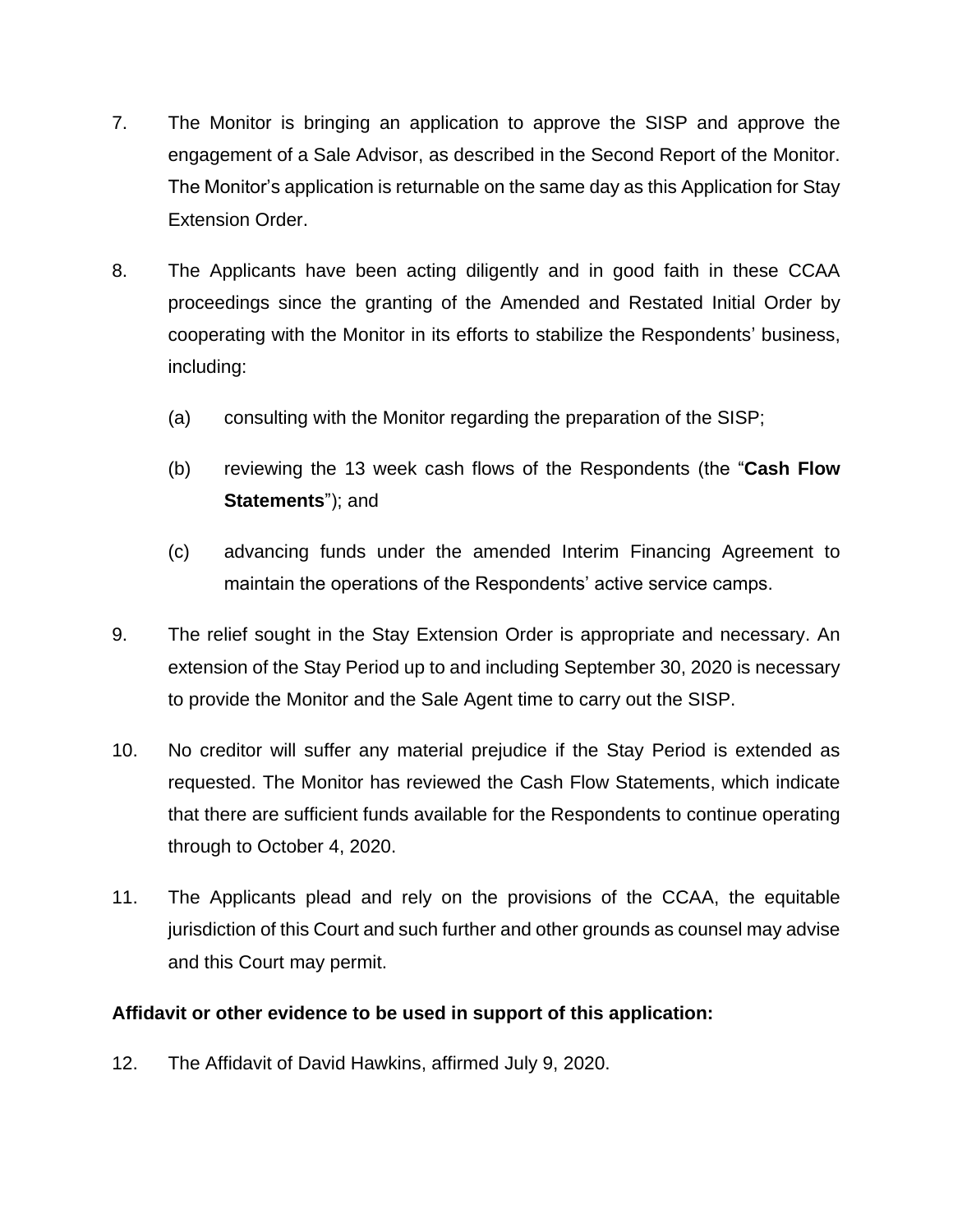- 13. The Second Report of the Monitor.
- 14. Such further and other materials or evidence as counsel may advise and this Honourable Court may permit.

### **Applicable Acts and regulations:**

- 15. *Companies' Creditors Arrangement Act,* RSC 1985, c C-36, as amended.
- 16. *Judicature Act*, RSA 2000, c J-2, as amended.
- 17. *Alberta Rules of Court,* Alta Reg 124/2010.
- 18. Such further and other acts and regulations as counsel may advise and this Honourable Court may permit.

### **WARNING**

You are named as a respondent because you have made or are expected to make an adverse claim in respect of this originating application. If you do not come to Court either in person or by your lawyer, the Court may make an order declaring you and all persons claiming under you to be barred from taking any further proceedings against the applicant(s) and against all persons claiming under the applicant(s). You will be bound by any order the Court makes, or another order might be given or other proceedings taken which the applicant(s) is/are entitled to make without any further notice to you. If you want to take part in the application, you or your lawyer must attend in Court on the date and the time shown at the beginning of this form. If you intend to give evidence in response to the application, you must reply by filing an affidavit or other evidence with the Court and serving a copy of that affidavit or other evidence on the applicant(s) a reasonable time before the application is to be heard or considered.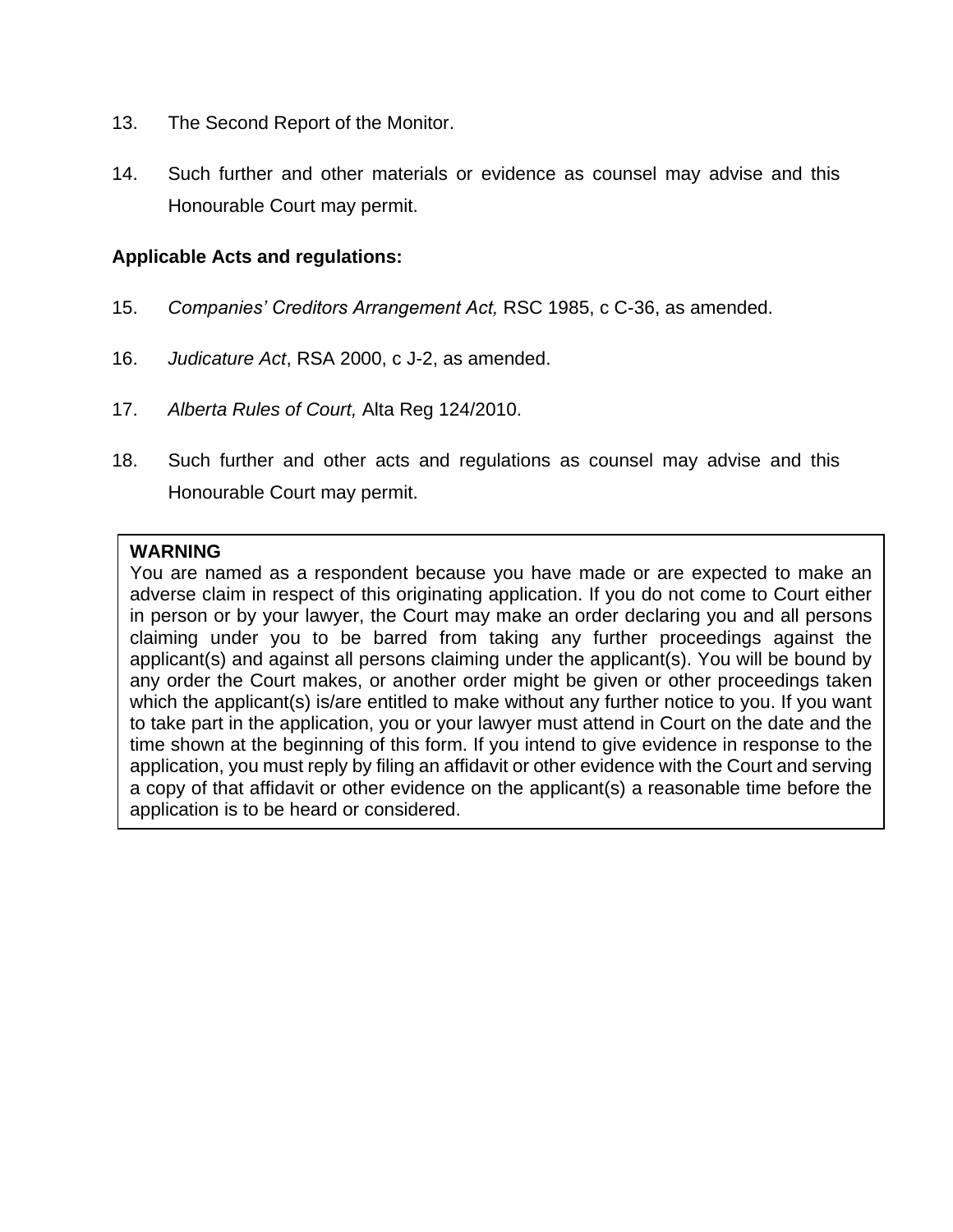## **APPENDIX "A" – WEBEX VIDEOCONFERENCE INFORMATION**

**Virtual Courtroom 04** has been assigned for the following matter:

Date: Jul 14, 2020 02:00 PM Style of Cause: INVICO DIVERSIFIED INCOME LP v. REDROCK CAMPS INC - 2001 06194 Presiding Justice: ROMAINE, J

Virtual Courtroom Link: <https://albertacourts.webex.com/meet/virtual.courtroom04>

Instructions for Connecting to the Meeting

- 1. Click on the link above or open up Chrome or Firefox and cut and paste it into your browser address bar.
- 2. If you do not have the Cisco Webex application already installed on your device, the site will have a button to install it. Follow installation instructions. Enter your full name and email address when prompted
- 3. Click on the **Open Cisco Webex Meeting**.
- 4. You will see a preview screen. Click on **Join Meeting**.

Key considerations for those attending:

- 1. Please connect to the courtroom **15 minutes prior** to the start of the hearing.
- 2. Please ensure that your microphone is muted and remains muted for the duration of the proceeding, unless you are speaking. Ensure that you state your name each time you speak.
- 3. If bandwidth becomes an issue, some participants may be asked to turn off their video and participate by audio only.
- **4. Note: Recording or rebroadcasting of the video is prohibited.**

### **5. Note: It is highly recommended you use headphones with a microphone or a headset when using Webex. This prevents feedback.**

If you are a non-lawyer attending this hearing remotely, please complete this undertaking located here: [https://www.albertacourts.ca/qb/resources/announcements/undertaking-and](https://urldefense.proofpoint.com/v2/url?u=https-3A__www.albertacourts.ca_qb_resources_announcements_undertaking-2Dand-2Dagreement-2Dfor-2Dnon-2Dlawyers&d=DwMFAg&c=d0WXBk_Z-g8VkGhzz_gPiQ&r=lyp85WH4UQ_-VZt2DF1vgi6SsXbHBiCsj3Q9e_emVYc&m=MdgpTohFYPfdm5vaPzoD0gUKwoiqUk1DExXI6q01XM0&s=mOKYGg-qxwoi9rt82sjRqcSTyjnB2st8fvHT-R0xgg8&e=)[agreement-for-non-lawyers](https://urldefense.proofpoint.com/v2/url?u=https-3A__www.albertacourts.ca_qb_resources_announcements_undertaking-2Dand-2Dagreement-2Dfor-2Dnon-2Dlawyers&d=DwMFAg&c=d0WXBk_Z-g8VkGhzz_gPiQ&r=lyp85WH4UQ_-VZt2DF1vgi6SsXbHBiCsj3Q9e_emVYc&m=MdgpTohFYPfdm5vaPzoD0gUKwoiqUk1DExXI6q01XM0&s=mOKYGg-qxwoi9rt82sjRqcSTyjnB2st8fvHT-R0xgg8&e=)

For more information relating to Webex protocols and procedures, please visit: [https://www.albertacourts.ca/qb/court-operations-schedules/webex-remote-hearings-protocol](https://urldefense.proofpoint.com/v2/url?u=https-3A__www.albertacourts.ca_qb_court-2Doperations-2Dschedules_webex-2Dremote-2Dhearings-2Dprotocol&d=DwMFAg&c=d0WXBk_Z-g8VkGhzz_gPiQ&r=lyp85WH4UQ_-VZt2DF1vgi6SsXbHBiCsj3Q9e_emVYc&m=MdgpTohFYPfdm5vaPzoD0gUKwoiqUk1DExXI6q01XM0&s=nM_CmAkKMz5VfkmZChy4fGuFCz_Os97V0FM0nWTOYhA&e=)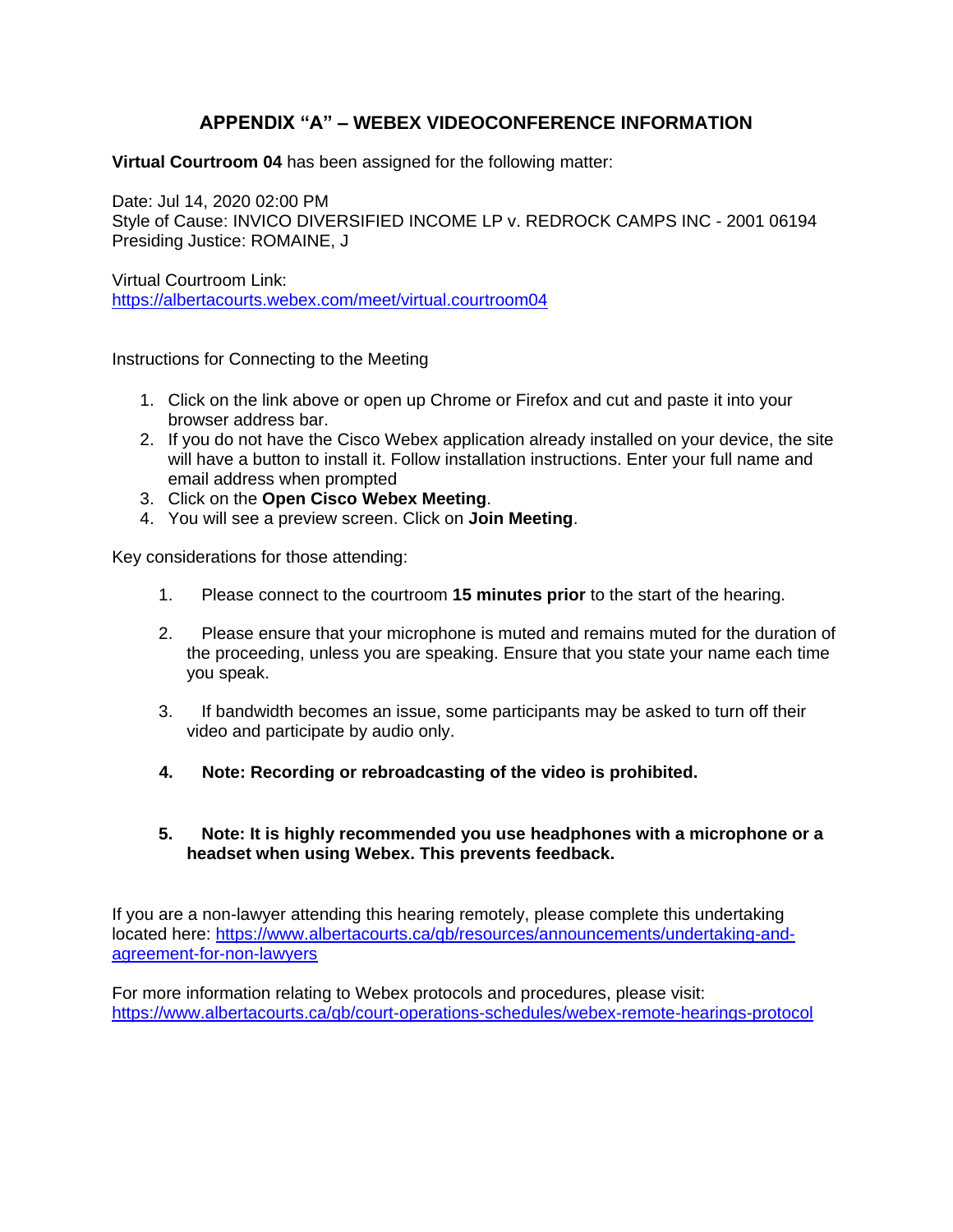# **SCHEDULE "A"**

[Stay Extension Order]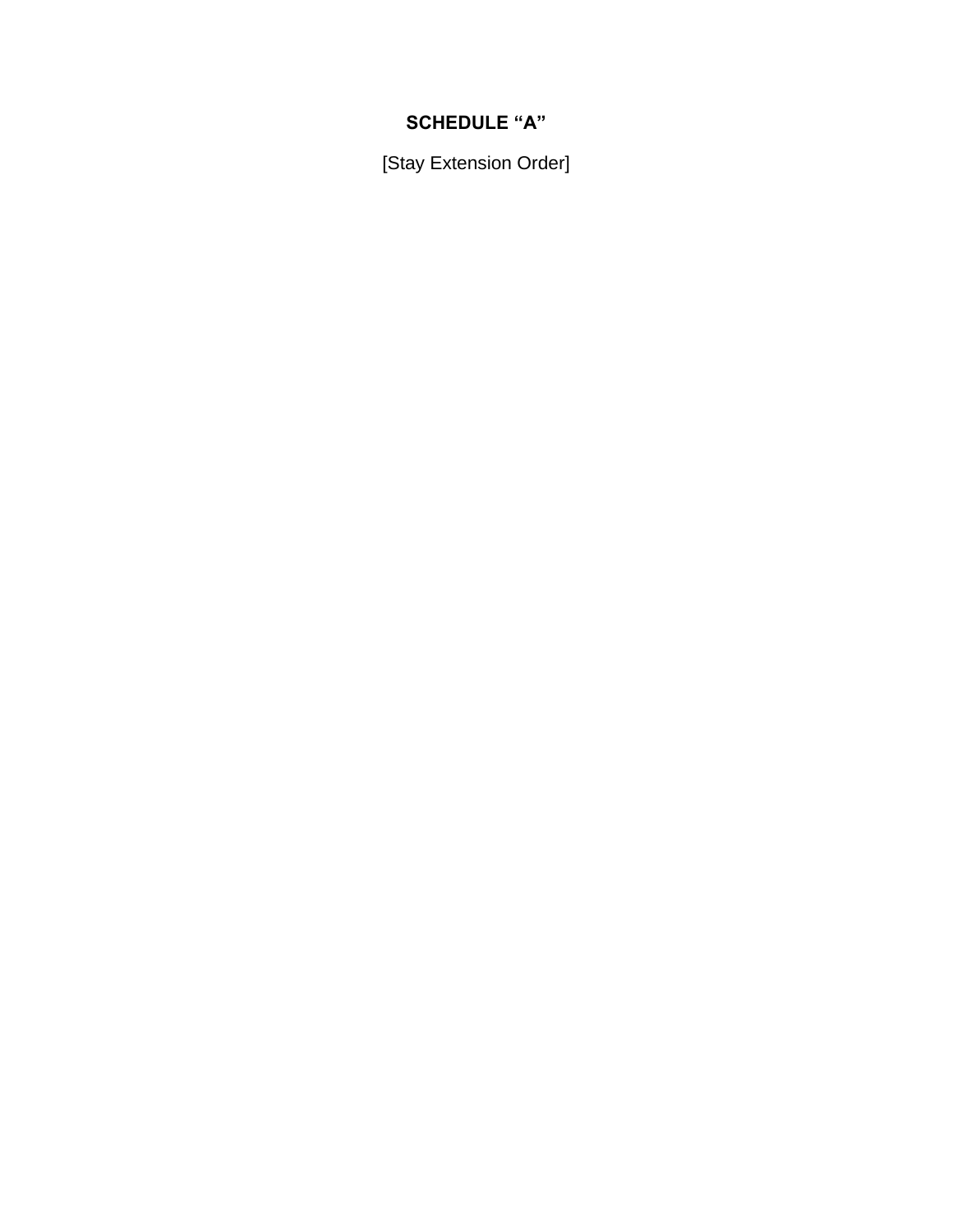Clerk's Stamp:

| <b>COURT FILE NUMBER</b>                                            | 2001-06194                                                                                                                                                                                                               |  |
|---------------------------------------------------------------------|--------------------------------------------------------------------------------------------------------------------------------------------------------------------------------------------------------------------------|--|
| <b>COURT</b>                                                        | COURT OF QUEEN'S BENCH OF                                                                                                                                                                                                |  |
|                                                                     | <b>ALBERTA</b>                                                                                                                                                                                                           |  |
| <b>JUDICIAL CENTRE</b>                                              | <b>CALGARY</b>                                                                                                                                                                                                           |  |
|                                                                     | IN THE MATTER OF THE COMPANIES'<br><b>CREDITORS ARRANGEMENT ACT,</b><br>R.S.C. 1985, c. C-36, as amended                                                                                                                 |  |
|                                                                     | AND IN THE MATTER OF THE<br><b>COMPROMISE OR ARRANGEMENT OF</b><br><b>REDROCK CAMPS INC., SOCKEYE</b><br><b>ENTERPRISES INC., SWEETWATER</b><br><b>HOSPITALITY INC. and BALDR</b><br><b>CONSTRUCTION MANAGEMENT INC.</b> |  |
| <b>APPLICANTS:</b>                                                  | INVICO DIVERSIFIED INCOME L.P. and<br><b>INVICO TRADE CAPITAL L.P.</b>                                                                                                                                                   |  |
| <b>RESPONDENTS:</b>                                                 | <b>REDROCK CAMPS INC., SOCKEYE</b><br><b>ENTERPRISES INC., SWEETWATER</b><br><b>HOSPITALITY INC. and BALDR</b><br><b>CONSTRUCTION MANAGEMENT INC.</b>                                                                    |  |
| <b>DOCUMENT</b>                                                     | <b>STAY EXTENSION ORDER</b>                                                                                                                                                                                              |  |
| <b>CONTACT INFORMATION OF</b><br><b>PARTY FILING THIS DOCUMENT:</b> | <b>GOWLING WLG (CANADA) LLP</b><br>1600, 421 - 7th Avenue S.W.<br>Calgary, AB T2P 4K9<br>Solicitor: Tom Cumming / Caireen E.<br>Hanert                                                                                   |  |
|                                                                     | 403-298-1938 / 403-298-1992<br>Tel:<br>Fax: 403-695-3490<br>Email: tom.cumming@gowlingwlg.com /<br>caireen.hanert@gowlingwlg.com<br>A163844<br>File:                                                                     |  |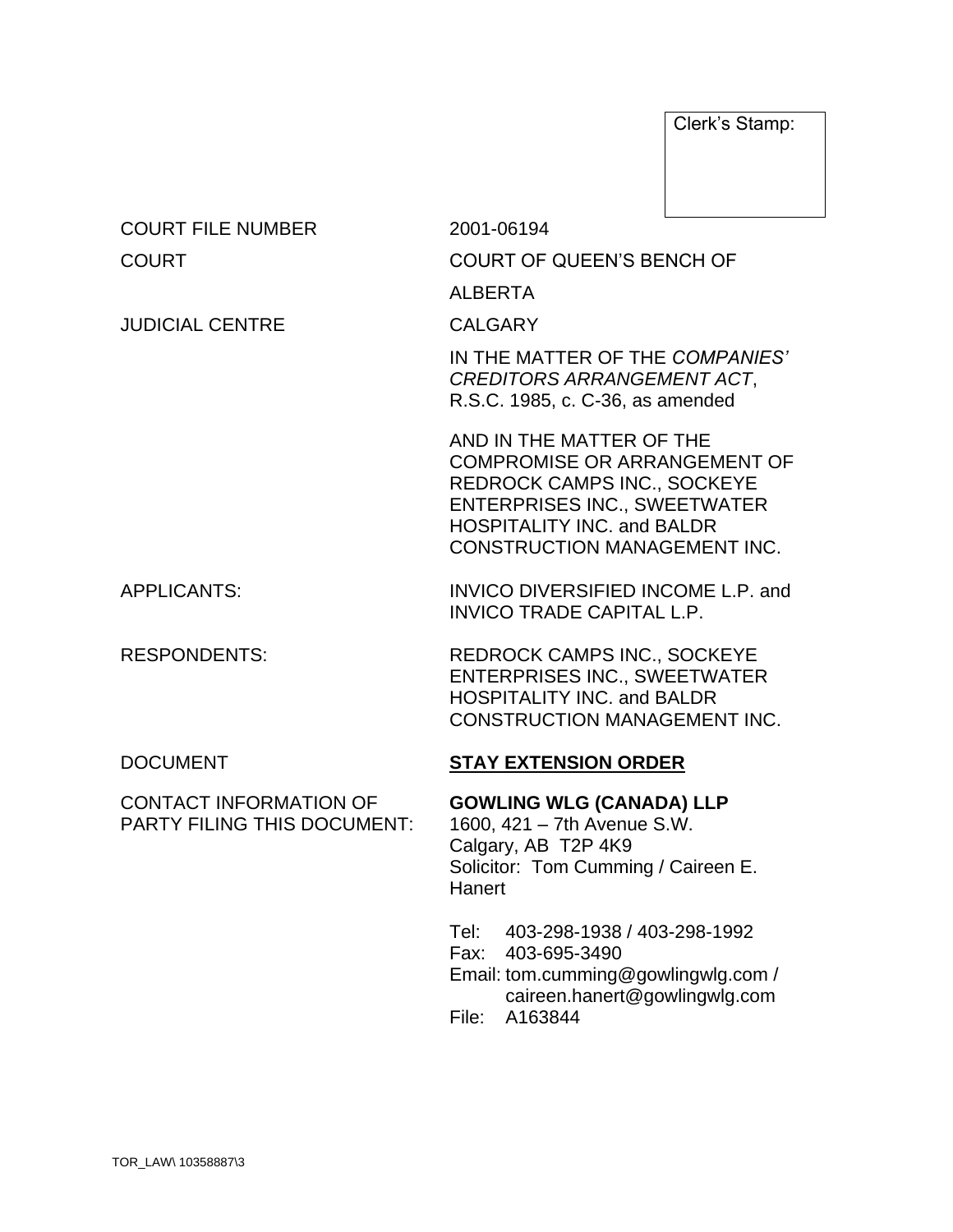| DATE ON WHICH ORDER WAS PRONOUNCED: | July 14, 2020              |
|-------------------------------------|----------------------------|
| NAME OF JUDGE WHO MADE THIS ORDER:  | Justice B.E.C. Romaine     |
| <b>LOCATION OF HEARING:</b>         | <b>Calgary Court House</b> |

| July 14, 2020              |
|----------------------------|
| Justice B.E.C. Romaine     |
| <b>Calgary Court House</b> |

**UPON** the application of Invico Diversified Income L.P. And Invico Trade Capital L.P. (collectively, the "**Applicants**"); **AND UPON** having read the Application filed by the Applicants on July 9, 2020, the Affidavit of David Hawkins affirmed July 9, 2020 (the "**Hawkins Affidavit**"); and the Affidavit of Service of Dane Patton sworn July 9, 2020, filed; **AND UPON** upon reading the Second Report of BDO Canada Limited in its capacity as Monitor of the Respondents dated [DATE] (the "**Second Report**"), **AND UPON HEARING** the submission of the Applicants' counsel, counsel for the Monitor, counsel for the Respondents, and those other persons listed on the counsel slip, no one appearing for any other person on the service list, although properly served as appears from the Affidavit of Service, filed; **IT IS HEREBY ORDERED AND DECLARED THAT**:

### **SERVICE**

1. The time for service of the notice of application for this order (the "**Order**") is hereby abridged and deemed good and sufficient and this application is properly returnable today.

### **STAY EXTENSION**

2. The Stay Period referred to in paragraph 15 of the Amended and Restated Initial Order dated May 25, 2020 is hereby extended until and including September 30, 2020.

### **MONITOR'S POWERS**

3. The Monitor, in addition to the prescribed rights and obligaitons under the CCAA and the Amended and Restated Initial Order, is hereby empowered to: